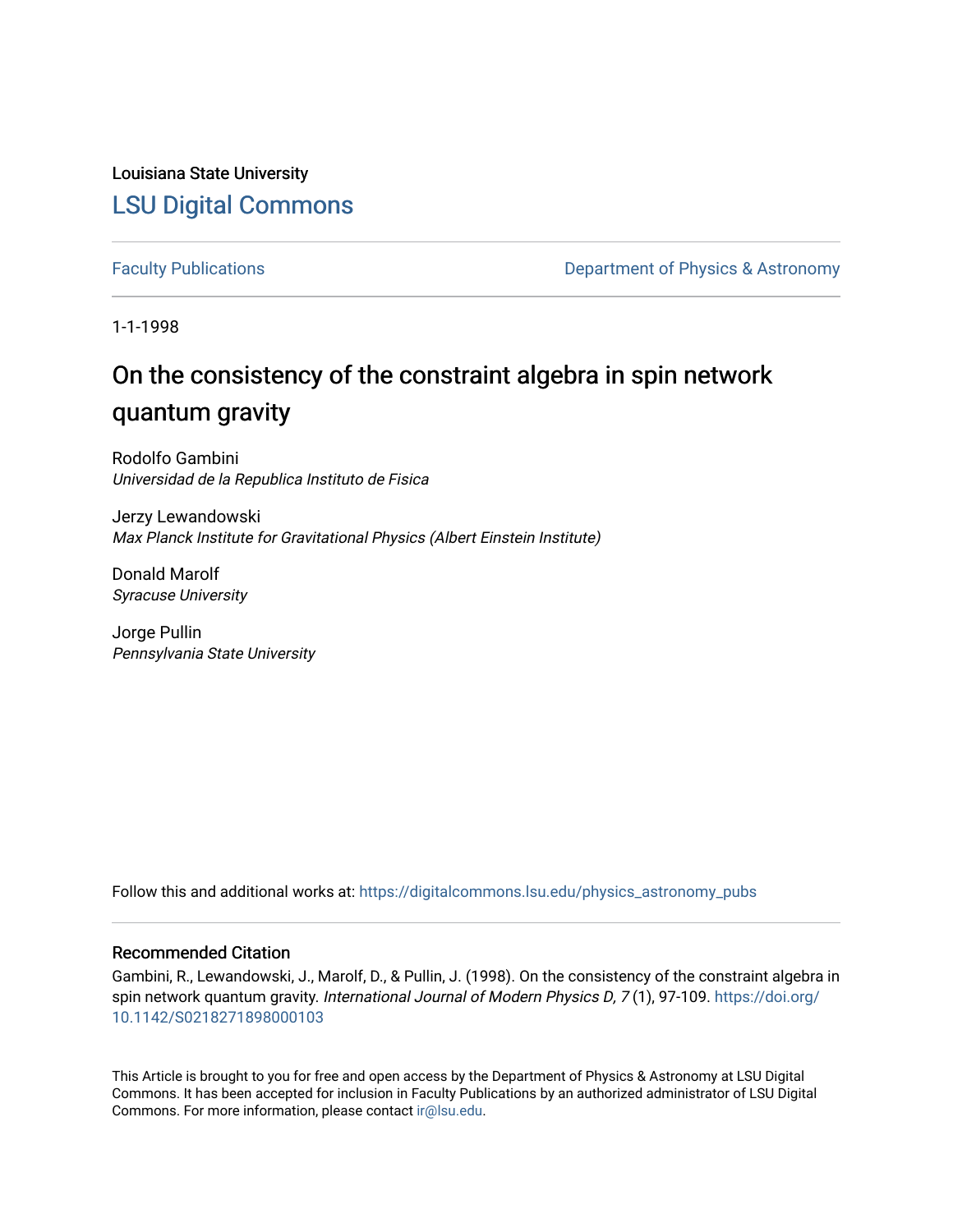# On the consistency of the constraint algebra in spin network quantum gravity

Rodolfo Gambini ∗

Instituto de Física, Facultad de Ciencias, Tristan Narvaja 1674, Montevideo, Vraguay/1  $gr-qc/9710018$ 

Jerzy Lewandowski †

Max-Planck-Institut für Gravitationsphysik Schlaatzweg 1 D-14473 Potsdam, Germany

Donald Marolf

Physics Department, Syracuse University, Syracuse, NY 13244-1130

Jorge Pullin

Center for Gravitational Physics and Geometry, Department of Physics, 104 Davey Lab, The Pennsylvania State University, University Park, PA 16802

## Abstract

We point out several features of the quantum Hamiltonian constraints recently introduced by Thiemann for Euclidean gravity. In particular we discuss the issue of the constraint algebra and of the quantum realization of the object  $q^{ab}V_b$ , which is classically the Poisson Bracket of two Hamiltonians.

#### I. INTRODUCTION

In a remarkable series of papers[[1–4](#page-13-0)] by Thiemann, the loop approach to the quantization of general relativity reached a new level. Using ideas related to those of Rovelli and

<sup>∗</sup>Associate member of ICTP.

<sup>&</sup>lt;sup>†</sup>On leave from Instytut Fizyki Teoretycznej, Uniwersytet Warszawski, ul. Hoża 69, 00-681 Warszawa, Poland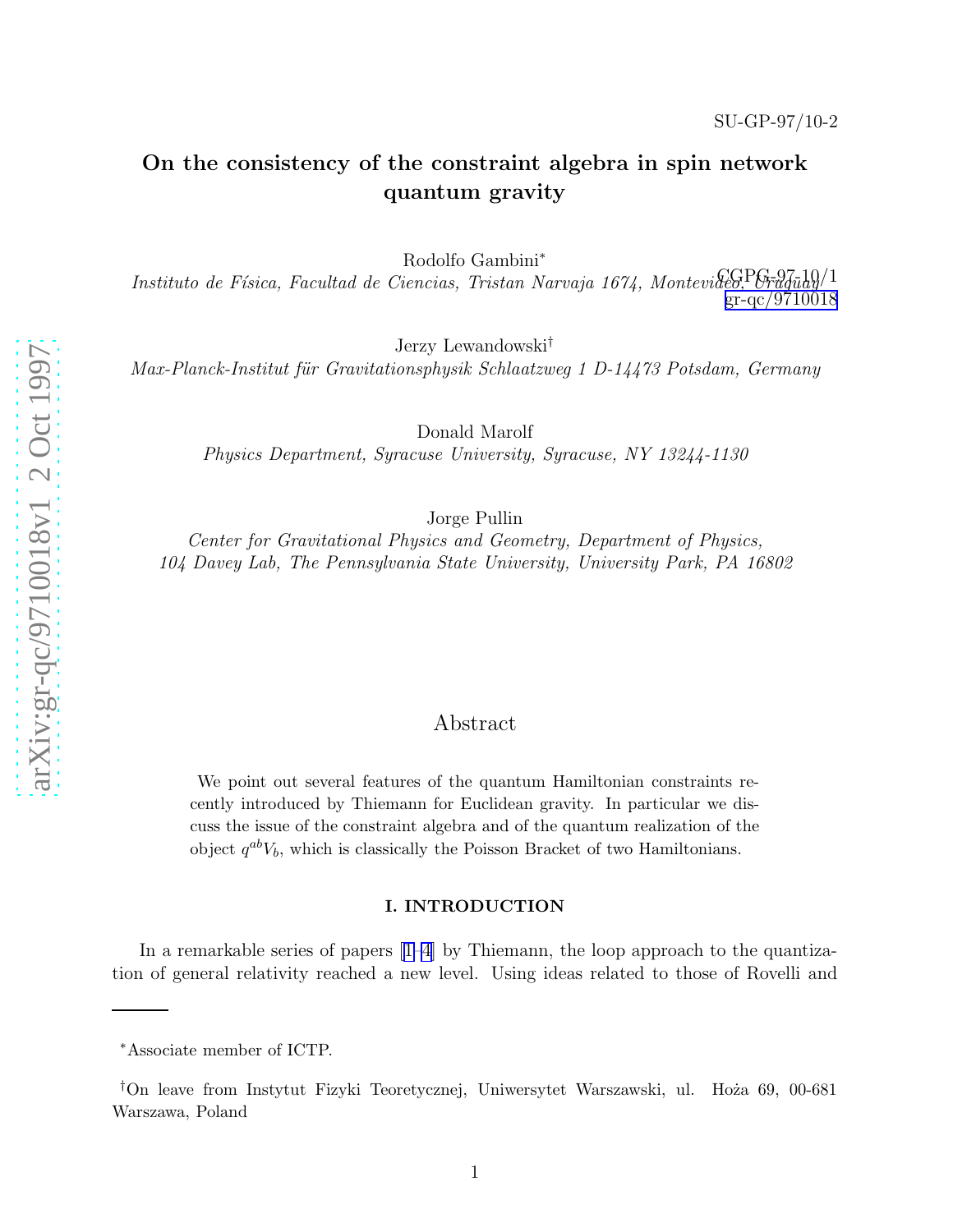<span id="page-2-0"></span>Smolin[[8\]](#page-13-0), Thiemann proposed a definition of the quantum Hamiltonian (Wheeler-DeWitt) constraint of Einstein-Hilbert gravity which is a densely defined operator on a certain Hilbert space and which is (in a certain sense [\[1\]](#page-13-0)) anomaly free on diffeomorphism invariant states. The fact that the proposed constraints imply the existence of a self-consistent, well defined theory is very impressive. However, it is still not clear whether the resulting theory is connected with the physics of gravity. This question has been raised in[[6,7\]](#page-13-0), and this paper intends to probe it further.

We will address two issues. The first concerns the commutator of two Hamiltonian constraints. This topic has been partially considered by Thiemann [\[3](#page-13-0)] and in the preceding paper[[7\]](#page-13-0) by Lewandowski and Marolf. Thiemann argued[[1](#page-13-0)] that the commutator of two Hamiltonians vanishes on diffeomorphism invariant states by commuting two 'regulated' constraints and showing that, for sufficiently small regulators, the result annihilates diffeomorphism invariant states. He also considered [\[3](#page-13-0)] the function appearing on the right hand side of the classical Poisson bracket of two Hamiltonians:

$$
\{H(N), H(M)\} = \int d^3x (N\partial_b M - M\partial_b N) \tilde{E}_i^c F_{cb}^i q^{ab} \tag{1}
$$

where the Hamiltonian constraint is

$$
H(N) = \int d^3x N \epsilon_{ijk} E_i^a E_j^b F_{ab}^k.
$$
 (2)

Our notation is that  $E_i^a$  is the spatial triad while  $\tilde{E}_i^a$  is the densitized triad,  $F_{ab}$  is the field strength of the pull back of the (Euclidean) self-dual curvature to a spatial hypersurface, and {, } denotes the Poisson bracket. Thiemann was able to show that a quantum version of the right hand side of (1) annihilates diffeomorphism invariant states. This is the result one would expect from classical reasoning as

$$
V(N) := \int N^b \tilde{E}_i^c F_{cb}^i =: \int N^b V_b \tag{3}
$$

is the classical function that generates diffeomorphisms. Thus, modulo factor ordering issues and anomalies, the quantum commutator corresponding to  $(1)$  should annihilate diffeomorphism invariant states.

In summary, Thiemann showed that the algebra is consistent at this level: his quantum versions of both the left and right hand sides of (1) vanish on diffeomorphism invariant states. On the other hand, Lewandowski and Marolf [\[7](#page-13-0)] explored the commutator of two of Thiemann's quantum Hamiltonians on a larger space (called  $\mathcal{T}'_*$ ) of states that are not necessarily diffeomorphism invariant. It was found that the commutator of the Hamiltonian constraints continues to vanish, even on this larger space. Such a result was also shown to hold for a large class of extensions [\[2,5](#page-13-0)] of the original proposal of [\[1\]](#page-13-0). This suggested that an inconsistency might appear, since the classical phase space function on the right hand side of (1) vanishes only when the diffeomorphism constraint is satisfied. Following Thiemann [\[3](#page-13-0)], let us denote this function by  $\mathcal{O}(N, M)$ :

$$
\mathcal{O}(N,M) = \int d^3x (N\partial_a M - M\partial_a N) V_b q^{ab}.
$$
 (4)

We will discuss quantum versions of  $\mathcal{O}(N, M)$  in this paper. In particular we will show that the original quantization of this function proposed by Thiemann also yields the zero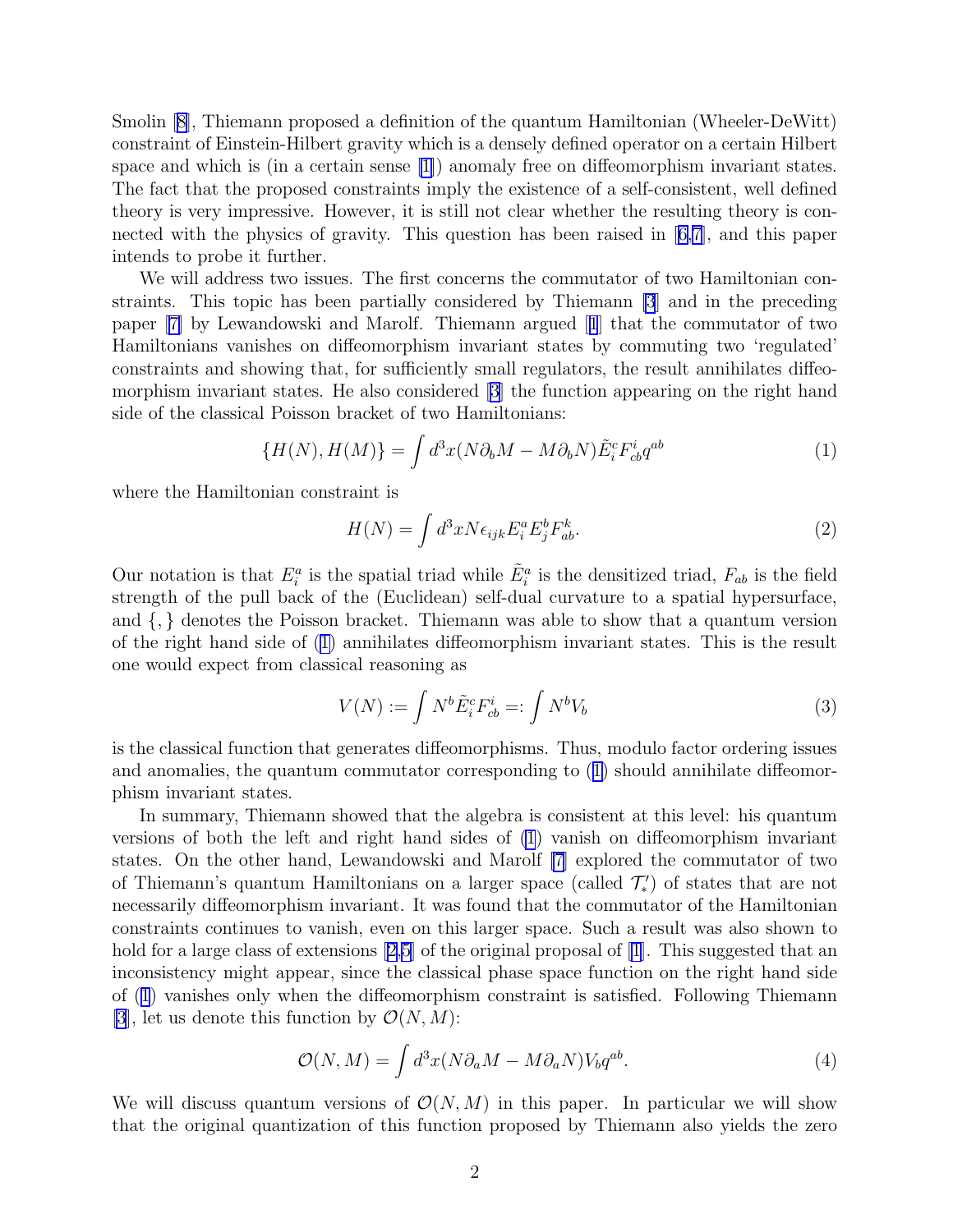operator on the larger space  $\mathcal{T}'_*$ . As a result, one could consider the calculation consistent. However, the price for this consistency appears to be "setting  $q^{ab} = 0$ " as an operator on this space of states (more on this later). This is so in spite of the fact that  $\mathcal{T}'_*$  contains both the diffeomorphism invariant states of[[1,2\]](#page-13-0) and, in particular, the 'physical' states that solve the Hamiltonian constraints. We will also show that there exist regularization ambiguities that allow us to propose quantum versions of  $q^{ab}$  and  $\mathcal{O}(N, M)$  that are nonzero. However, the quantum commutator still vanishes, so the algebra is anomalous with this new proposal. This is discussed in section II.

The second issue concerns the computation of the commutator presented in the companion paper[[7\]](#page-13-0) in light of the previous point: would it be possible to redefine the constraints themselves in such a way as to get a non-zero result? And if so, would the result coincide with some nontrivial quantum version of  $\mathcal{O}(N, M)$ ? From addressing these questions, section III will derive a rather general property that is necessary (but not necessarily sufficient) for operators of this type to reproduce the classical hypersurface deformation algebra.

The following treatment works within the loop approach to (Euclidean) quantum gravity and uses the now standard technology of spin networks and linear functionals thereon. We refer the reader to the companion paper [\[7](#page-13-0)] for a complete description of the context and conventions employed here. Some of the founding works in the field are[[15,16\]](#page-13-0). For a thorough description of this approach, see[[14,20\]](#page-13-0). For a description of spin networks, see [\[17\]](#page-13-0) and [\[18\]](#page-13-0).

#### II. COMMUTATOR OF TWO HAMILTONIANS

The classical Poisson bracket of two Hamiltonian constraints, equation [\(1\)](#page-2-0), indicates that the commutator is proportional to a diffeomorphism generator. However, the proportionality is through an operator-valued quantity involving the metric. If one has a Hamiltonian constraint defined on diffeomorphism invariant states, its commutator should therefore vanish on such states if the factor ordering is such that the diffeomorphism acts on the state first. Thiemann showed from the outset [\[1](#page-13-0)] that the commutator of his (properly regulated) constraints annihilates such states. In fact, it is not difficult to see. The action of Thiemann's constraint on a spin network state  $|\Gamma\rangle$  is to generate a number of terms, each of which is a single spin network resembling  $|\Gamma\rangle$  but with an extra edge added near an appropriate intersection of the original spin network, and with the spins and contractor changed at that intersection. Two successive actions of such an operator add a total of two edges in each term and the order in which the operators are applied affects only the position occupied by the new lines. In particular, it does not effect the overall topology (or diffeomorphism class) of the new graph or the spins or contractors. Thus, the result is independent of which constraint is applied first if one is able to "slide the added lines" back and forth. Sliding lines in this way is allowed when we compute  $\langle \psi | H(N)| \Gamma \rangle$  for diffeomorphism invariant states  $\langle \psi |$ in an appropriate dual space. As a result, the dual action of the commutator on 'bra' states annihilates all such diffeomorphism invariant states  $\langle \psi |$ . In this sense then, the constraints presented have a consistent algebra on these states.

The previous paper[[7](#page-13-0)] considered a variation of this construction. We describe it only briefly here and refer the reader to the original work for further details. The basic idea was to consider an enlarged space of states, whose members need not be invariant under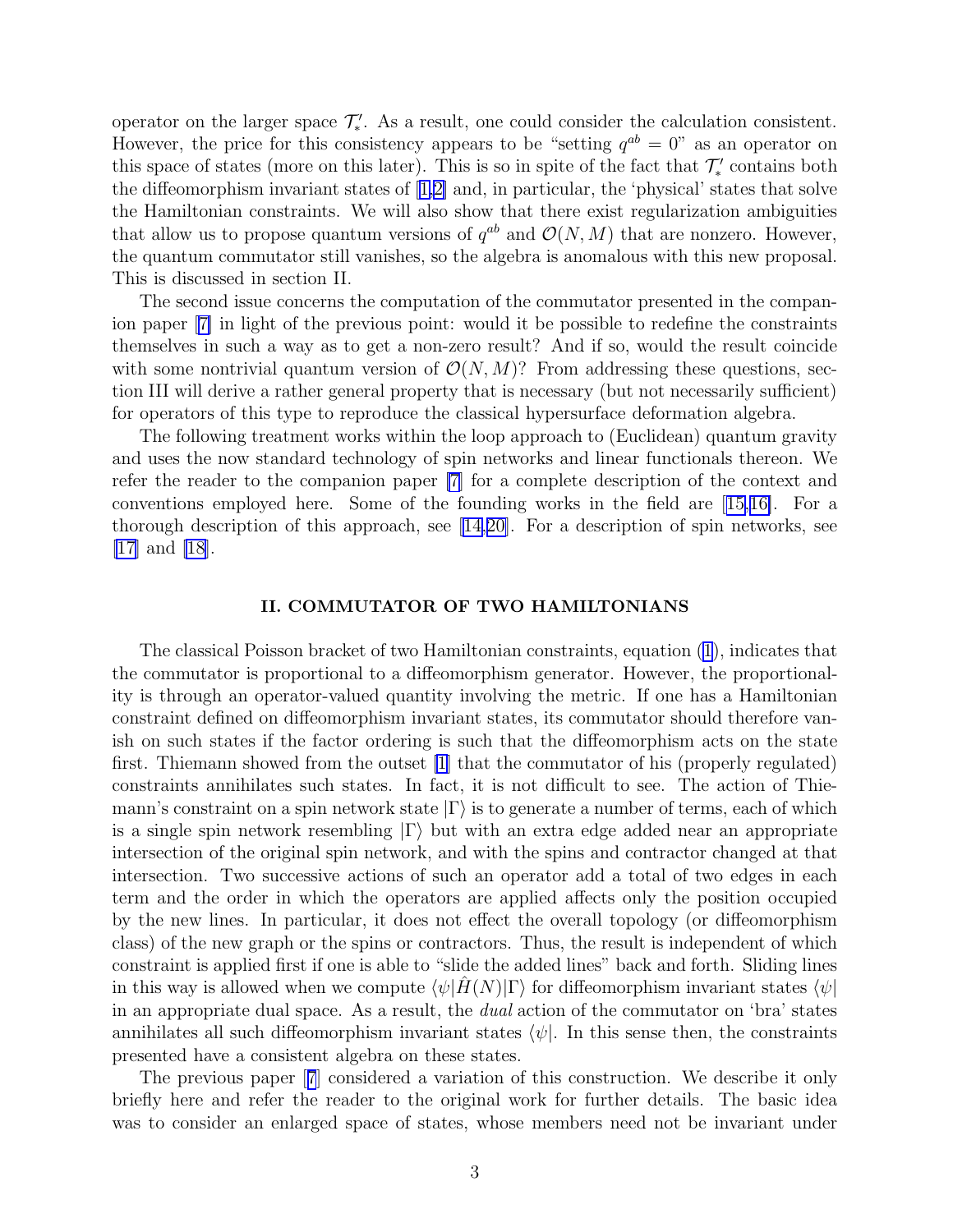diffeomorphisms. We now consider a large subspace of this space which will be sufficient for our purposes. This space is constructed as follows.

Suppose that we work on a three manifold  $\Sigma$  and consider a spin network  $\Gamma = (\gamma, j, c)$ which we think of as embedded in  $\Sigma$ . In this notation,  $\gamma$  is graph, the label j assigns a representation of  $SU(2)$  to each edge of the graph, and the contractors c assign a certain type of operator to each vertex in  $\gamma$ . Suppose that the associated graph  $\gamma$  has no symmetries in the sense of [\[7\]](#page-13-0). That is, the only diffeomorphisms of  $\Sigma$  that map  $\gamma$  to itself also map each edge of  $\gamma$  to itself without changing the edge's orientation. The reader may consult [\[7\]](#page-13-0) for the more general case.

We will not just leave this spin network at some fixed location in  $\Sigma$ , but will transport it to other locations in the manifold. In fact, given any map  $\sigma$  which assigns a point of Σ to each vertex of  $\gamma$ , we introduce a linear functional  $\langle \Gamma_{\sigma} |$  on the space  $(\mathcal{T})$  spanned by spin networks. To define this functional, suppose that we have another spin network  $\Gamma' = (\gamma', j', c')$  for which  $\gamma'$  is related to  $\gamma$  by a smooth diffeomorphism  $\varphi, \gamma' = \varphi(\gamma)$ , for some smooth diffeomorphism  $\varphi$  that takes the vertices of  $\gamma$  to just those points assigned by  $\sigma$ . Then we set  $\langle \Gamma_{\sigma} | \Gamma' \rangle := \langle \Gamma | \mathcal{D}_{\varphi^{-1}} | \Gamma' \rangle$ , where  $\mathcal{D}_{\phi}$  denotes the unitary action of a diffeomorphism  $\phi$  on spin network states and the matrix elements  $\langle \Gamma | \mathcal{D}_{\varphi^{-1}} | \Gamma' \rangle$  are computed using the inner productof  $L^2(\overline{A/G}, d\mu_0)$  for the Ashtekar-Lewandowski measure  $d\mu_0$  of [[19\]](#page-13-0). For any other Γ' (over the wrong sort of graph or in the wrong location) we set  $\langle \Gamma_{\sigma} | \Gamma' \rangle := 0$ .

The states of interest are those obtained by 'smearing out' these states with some smooth function f on the space  $\Sigma^{V(\gamma)}$  of all maps from the vertices  $V(\gamma)$  of  $\gamma$  to our three manifold Σ. That is, we are interested in states  $\langle \Gamma, f|$  of the form

$$
\langle \Gamma, f \vert = \sum_{\sigma \in \Sigma^{V(\Gamma)}} \langle \Gamma_{\sigma} \vert f(\sigma). \tag{5}
$$

While this sum involves an (uncountable) infinity of terms, its action on spin network states  $|\Gamma'\rangle$  is well-defined since only one term (the one in which σ maps the vertices of Γ to the vertices of Γ' in the proper way) can be nonzero. So, this sum basically says that  $\langle \Gamma, f |$ acts on  $|\Gamma'\rangle$  by moving  $\Gamma$  'on top of'  $\Gamma'$  and then taking the inner product of  $|\Gamma\rangle$  and  $|\Gamma'\rangle$  in  $L^2(\overline{A/G}, d\mu_0)$ , weighted by the function f. In particular,  $\langle \Gamma, f |$  is diffeomorphism invariant whenever f is a constant function. If the vertices of  $\Gamma$  are numbered from 1 to k, then we may rewrite the sum (5) as

$$
\langle \Gamma, f \vert = \sum_{x_1, \dots, x_k \in \Sigma} \langle \Gamma_{x_1, \dots, x_k} \vert f(x_1, \dots, x_k) \rangle
$$
 (6)

with the obvious correspondence between  $\sigma$  and  $(x_1, ..., x_k)$ . Note that f is required to be a smooth function on the entire space  $\Sigma^k$ . The space  $\mathcal{T}'_*$  of [\[7](#page-13-0)] consists of arbitrary superpositions of the  $\langle \Gamma, f|$ , together with the corresponding extensions to graphs with symmetries. Again, such superpositions may include an uncountable infinity of terms, so long as all but a finite number annihilate any give spin network. The constraints of  $|1|$ are well-defined on this space, as are the variations of  $[2,5,6]$ . Such constraints also map  $\mathcal{T}'_*$  to itself, so that commutators can be calculated directly. Note that the generator of diffeomorphisms is well-defined and nonzero, and acts just by Lie dragging the function  $f$ .

At the intuitive level (and in the typical case), it is not difficult to see that Thiemann's constraint is well defined on this space of states and that it has a vanishing commutator with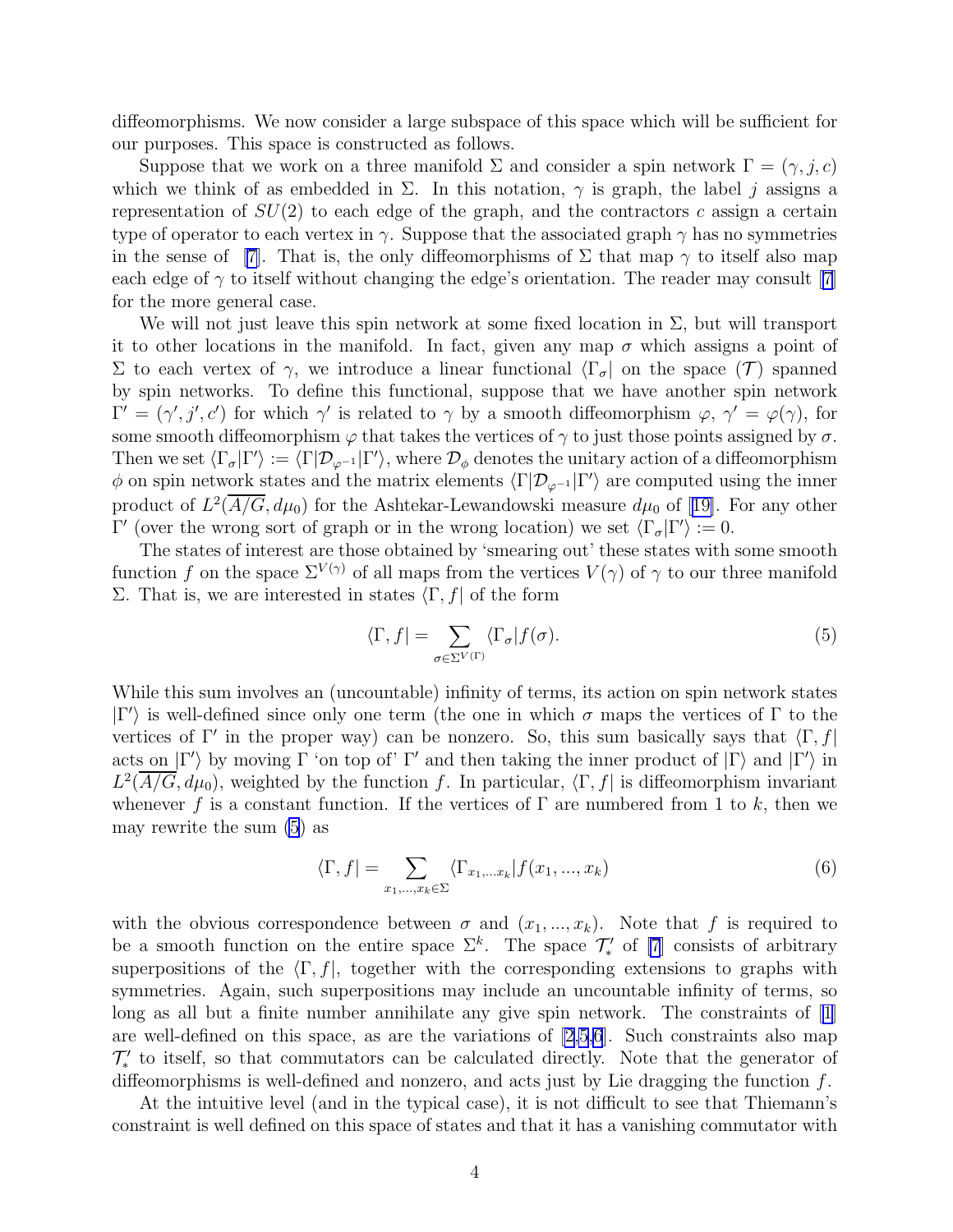<span id="page-5-0"></span>itself. For simplicity, suppose that we evaluate the 'matrix elements'  $\langle \Gamma, f | [H(N), H(M)] | \Gamma' \rangle$ of the commutator between the state  $\langle \Gamma, f |$ , and the spin network  $| \Gamma' \rangle$ , where  $\Gamma$  has only one vertex x. The idea is that the successive action of two Hamiltonian constraints will add new lines at the intersection of the spin network, but the smearing functions  $N$  and  $M$  get evaluated at exactly the same point  $x$ , (the original vertex). Thus, one gets a single term with a pre-factor of the form  $N(x)M(x) - M(x)N(x)$  and the commutator vanishes. When Γ ′ has multiple vertices, these vertices do not interact with each other and the commutator continues to vanish. This is true [\[7\]](#page-13-0) even if one uses the version of the volume operator due to Rovelli and Smolin[[12](#page-13-0)] in the definition of the Thiemann Hamiltonian. In that case, the second Hamiltonian acts not only at the original intersection but also at the newly added vertices (the Ashtekar–Lewandowski volume does not act on those vertices because they are planar, but the Rovelli–Smolin volume does not automatically vanish on planar vertices)<sup>1</sup>. In this case, one gets a contribution with a prefactor  $N(x)M(y) - M(x)N(y)$  where x is the location of the first intersection and  $y$  the one of the second. However, one removes the regularization by taking  $x \to y$  and the commutator vanishes for smooth N and M.

Clearly, this should be a source of worry. Why does the commutator vanish on nondiffeomorphism invariant states? However, it could be that the states considered are not general enough and therefore that the commutator just happens to vanish on these states. To analyze this question, one should look at a quantization of  $\mathcal{O}(N, M)$ . It is rather difficult to realize a quantum version of the right hand side in the spin network representation, due to the presence of the inverse metric. Nevertheless, it can be done, as discussed in detail by Thiemann [\[3](#page-13-0)]. The idea is to break up the metric into two un-densitized contravariant triads  $q^{ab} = e_i^a e_i^b$ , which in turn can be related to co-triads via,

$$
e_i^a = \epsilon^{abc} \epsilon_{ijk} \frac{e_b^j e_c^k}{\sqrt{det(q)}}
$$
\n<sup>(7)</sup>

and finally the co-triads can be expressed in terms of a commutator of a connection and a volume,

$$
\frac{1}{2}\text{sgn}(det(e))e_a^i = \{A_a^i, V\}
$$
\n(8)

and  $V = \int d^3x \sqrt{\epsilon^{abc}\epsilon_{ijk}\tilde{E}^a_i\tilde{E}^b_j\tilde{E}^c_k}$  is the volume of the three manifold.

We refer the reader to Thiemann's paper [\[3\]](#page-13-0) for the details, but the main point is that the resulting quantum operator for the right-hand side of the constraint can be written as a finite well defined operator times a prefactor in which the smearing functions N and M are evaluated at the intersection point  $v$  where the Hamiltonian acts and at the end of an

<sup>&</sup>lt;sup>1</sup>It has been pointed out by Roberto De Pietri [\[9\]](#page-13-0) that, because Thiemann proceeds by triangulating the manifold  $\Sigma$  with nondegenerate tetrahedrons, the planar vertices are explicitly removed from consideration. Strictly speaking, this represents a breakdown of the arguments of[[1](#page-13-0)] when used with the Rovelli-Smolin volume operator. However, it is straightforward to generalize the argument so that the Rovelli-Smolin volume can be used and so that the Hamiltonian acts nontrivially at planar vertices.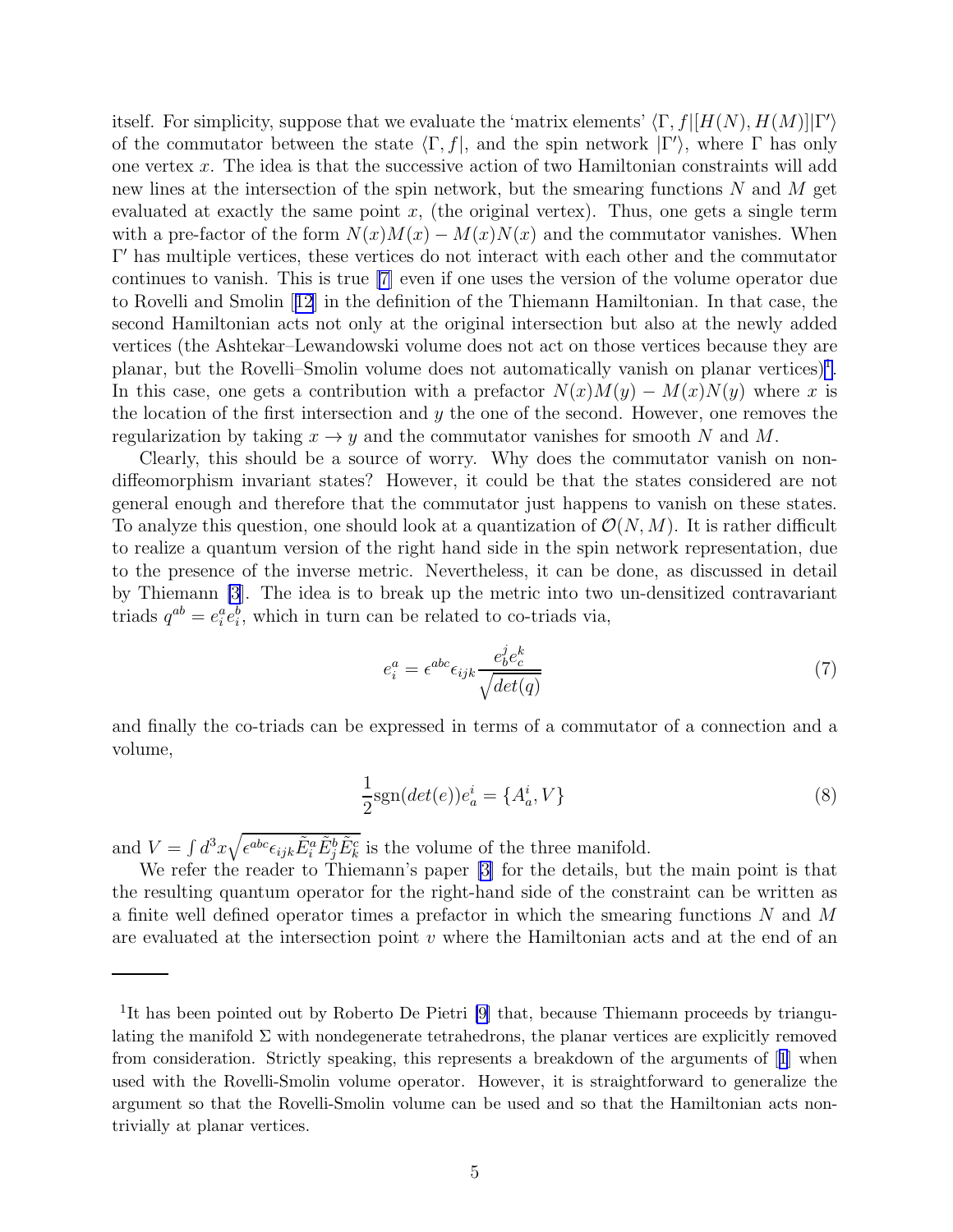<span id="page-6-0"></span>outgoinglink  $\Delta$  from v; the exact form is  $M(v)N(\Delta) - M(\Delta)N(v)$  in the notation of [[3\]](#page-13-0). In the limit in which the regularization is removed, the length of the segment  $\Delta$  shrinks to zero and the prefactor vanishes for continuous  $N, M$ . We have therefore shown that the quantization of  $\mathcal{O}(N, M)$  proposed by Thiemann coincides with the commutator derived by Lewandowski and Marolf on the particular space of states  $\mathcal{T}'_*$  defined above: both operators vanish. Therefore, there is no anomaly or inconsistency at this level. However, an inspection ofeq. (3.7) from paper [[3\]](#page-13-0) shows that the  $M(v)N(\Delta) - M(\Delta)N(v)$  term in fact arises in the regularization from the factor  $(MN_{a}-NM_{a})q^{ab}$ . Since the vector constraint factor  $V_{b}$ may be treated as simply the infinitesimal diffeomorphism generator, the procedure of[[3\]](#page-13-0) is tantamount to a regularization of  $q^{ab}$  which sets  $q^{ab} = 0$  on  $\mathcal{T}'_*$ . Note that, while  $q^{ab}$  is not diffeomorphism invariant, this does not mean that it cannot be defined as an operator on some space of states (such at  $\mathcal{T}$ ) whose members are not diffeomorphism invariant.

It should also be pointed out that Thiemann[[10\]](#page-13-0) has proposed a general scheme for regularizing a large class of operators that would include  $\sqrt{\det q}q^{ab}$  but not  $q^{ab}$  itself. This procedure appears to give a nonzero  $\sqrt{\det q} q^{ab}$  operator. However, the procedure of [\[10](#page-13-0)] differs from the procedure used to regularize  $O(M, N)$  in [\[3](#page-13-0)]. In particular, if the procedure of[[10](#page-13-0)] were applied to  $O(M, N)$  it would not yield an intact factor of the vector constraint  $V<sub>b</sub>$  on the left hand side of  $O(M, N)$ . As a result, the relationship between the operators resulting from these different schemes is unclear. Further study of this issue would be worthwhile.

Let us therefore attempt to understand just why the aforementioned quantization of  $q^{ab}$ yields the zero operator. The root of the issue seems to lie in the fact that this quantization involves the prefactor  $M(v)N(\Delta) - M(\Delta)N(v)$ , involving the smearing functions evaluated at "close" points v,  $\Delta$ , but does not produce a corresponding denominator that goes to zero when the regulators are removed and  $\Delta \rightarrow v$ . Therefore one always fails to reconstruct the derivatives that appear in the classical expression [\(1\)](#page-2-0) and one gets a vanishing result.

This feature can in turn be traced to the quantization of expressions of the form:

$$
\{A_a^i(x), \sqrt{V(x,\epsilon)}\} = \frac{\{A_a^i(x), V(x,\epsilon)\}}{2\sqrt{V(x,\epsilon)}}
$$
\n(9)

that were introduced through equations [\(7\)](#page-5-0) and([8\)](#page-5-0). Here,

$$
V(x,\epsilon) = \int d^3x \sqrt{\epsilon^{abc}\epsilon_{ijk}\tilde{E}_i^a\tilde{E}_j^b\tilde{E}_k^c}\chi(\epsilon, x)
$$
 (10)

is the metric volume of a box with center x and size  $\epsilon$  and  $\chi$  is the characteristic function of this box. Factors of this type arise in the constructions of[[3](#page-13-0)]. Classically, expression (9) diverges in the limit  $\epsilon \to 0$ : the denominator vanishes since it is the volume of a box of size  $\epsilon$ , and the numerator is independent of  $\epsilon$  because the Poisson bracket is local. This divergence is, of course, canceled by other factors of  $\epsilon$  so that Thiemann's classical expressionfor  $\mathcal{O}(N, M)$  is finite. However, Thiemann's quantization [[3\]](#page-13-0) of (9) has a *finite* action at intersections of spin networks. The point is that he quantizes this expression by promoting the Poisson Bracket on the left to a commutator (and replacing the connection with a holonomy). Since his operator  $\hat{V}(x, \epsilon)$  is finite as  $\epsilon \to 0$ , the commutator is finite as well. As a result, the other factors of  $\epsilon$  cause his quantum version of  $\mathcal{O}(N, M)$  and the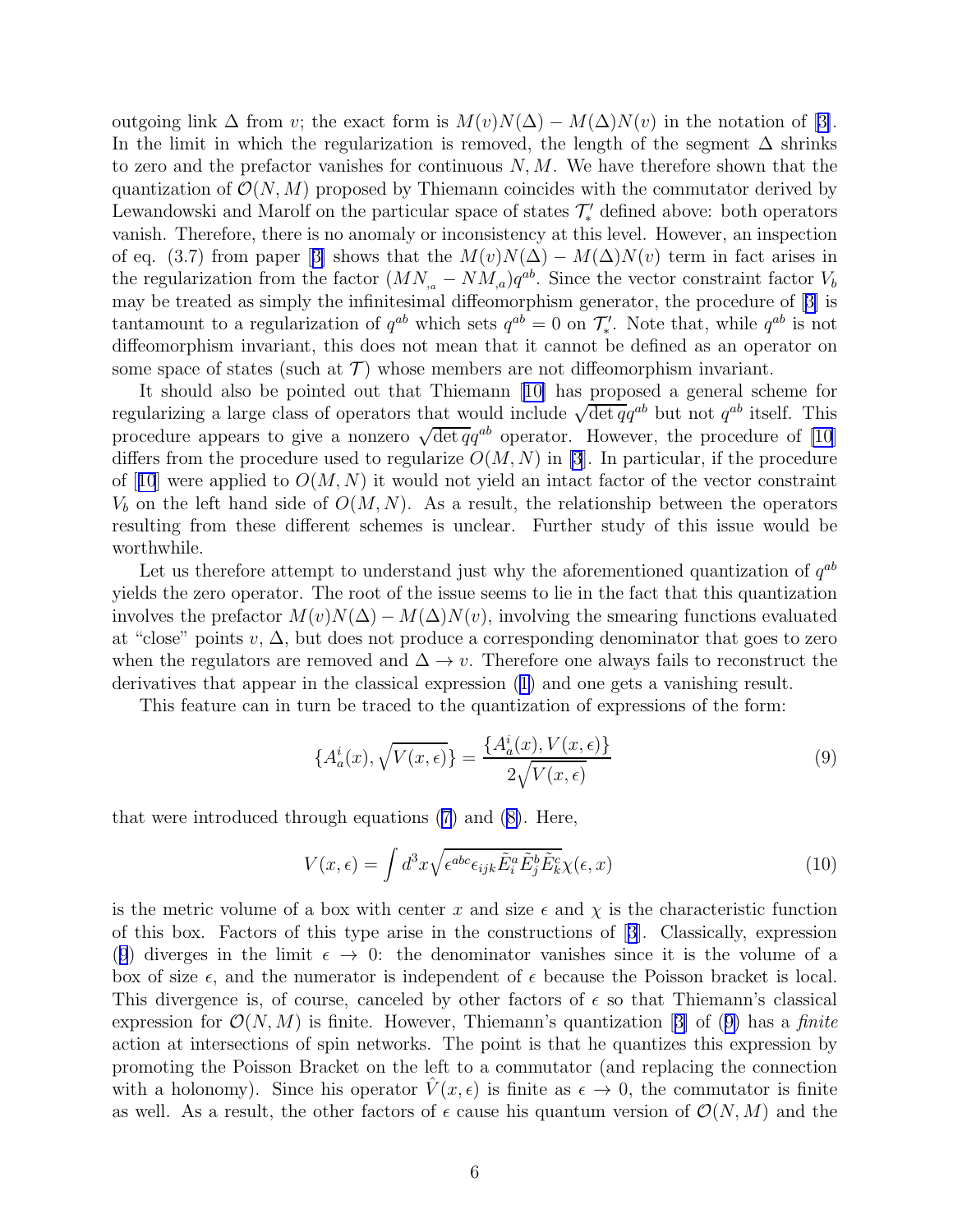corresponding version of  $q^{ab}$  to vanish. This suggests that the quantization is not faithfully recovering properties of the classical operator.

It turns out that, within the general quantization scheme described in[[1–3](#page-13-0)] there is in fact enough freedom to alter this result. Consider again the classical functions([9\)](#page-6-0). Since the Poisson bracket  $\{A_a, V(x, \epsilon)\}\$ is really  $\epsilon$  independent, one could replace  $V(x, \epsilon)$  with some  $V(x, \delta)$  in the Poisson bracket  $\{A^i_a(x), V(x, \epsilon)\}\$ , while keeping the same regulator  $\epsilon$ . Furthermore, for small  $\epsilon$ ,  $V(x,\epsilon)$  scales as  $\epsilon^3$  for smooth fields. If one now reworks the above argument keeping this in mind, one may rewrite equation [\(9](#page-6-0)) as

$$
\frac{\{A,\widehat{V(x,\delta)}\}}{\sqrt{V(x,\epsilon)}} = 2\left(\frac{\delta}{\epsilon}\right)^{\frac{3}{2}}\{\hat{A},\hat{V}^{1/2}(x,\delta)\}.
$$
\n(11)

The point is that, in the proposed quantization,  $\lim_{\delta \to 0} \hat{V}(x, \delta)$  yields a well-defined finite operator, which is therefore independent of  $\delta$ . It is then evident<sup>2</sup> that, by choosing  $\delta = \epsilon^n$ , one can generate extra powers of  $\epsilon$  in the the construction of the quantum  $\mathcal{O}(N, M)$ . In particular,because four factors of the form ([9\)](#page-6-0) are used to write  $q^{qb}$ , the choice of  $n = 5/6$ provides the single inverse power of epsilon needed to convert the difference  $M(v)N(\Delta)$  –  $N(v)M(\Delta)$  into the structure that appears in [\(1](#page-2-0)). With such a choice one gets a non-zero operator  $q^{ab}$  which is well-defined on  $\mathcal{T}'_*$ , although it is clearly not unique.

One could imagine using similar tricks to rescale the quantum constraints so that their commutator is non-vanishing. We will consider the resulting expressions in the next section. However these manipulations are only formal in character. In order to yield a non-vanishing result, the commutator must be rescaled by  $1/\epsilon$ . This, however, requires each Hamiltonian to be rescaled by  $1/\sqrt{\epsilon}$ . Since the original constraints  $\hat{H}(N)$  were nonzero and well-defined, the new constraints are roughly  $\hat{H}(N)/\sqrt{\epsilon}$  and are divergent as  $\epsilon \to 0$ . Whether or not this can be dealt with through some sort of renormalization is unclear.

#### III. COMPUTING THE COMMUTATOR

Ignoring for the moment the issue raised in the last paragraph, one can ask what would be obtained if we would compute the commutator of two regulated Hamiltonians and rescale it by one power of  $1/\epsilon$  before taking the limit  $\epsilon \to 0$ . We will not worry here about the details of how this is done. Although Thiemann does not explicitly use expressions of the form([9\)](#page-6-0) in writing his constraints, they may be introduced through suitable manipulations. Modulo perhaps extra powers of the regulator  $\epsilon$ , the result is again an 'RST-like' (Rovelli– Smolin–Thiemann-like)operator in the sense of [[7\]](#page-13-0). As a result, if there were no extra  $\epsilon^{-1}$ 's, the commutator of constraints would still be zero [\[7\]](#page-13-0).

If the  $\epsilon \to 0$  limit of the rescaled commutator is properly taken, one would expect it not to vanish. The point of such a computation is that one might think that extra powers of  $\epsilon$ could be associated with some sort of renormalization. Thus, without studying the details, we address the question of whether any such renormalization is likely to yield the classical

<sup>2</sup>One needs to choose dimensionless coordinates; if not one needs to add extra dimensional factors.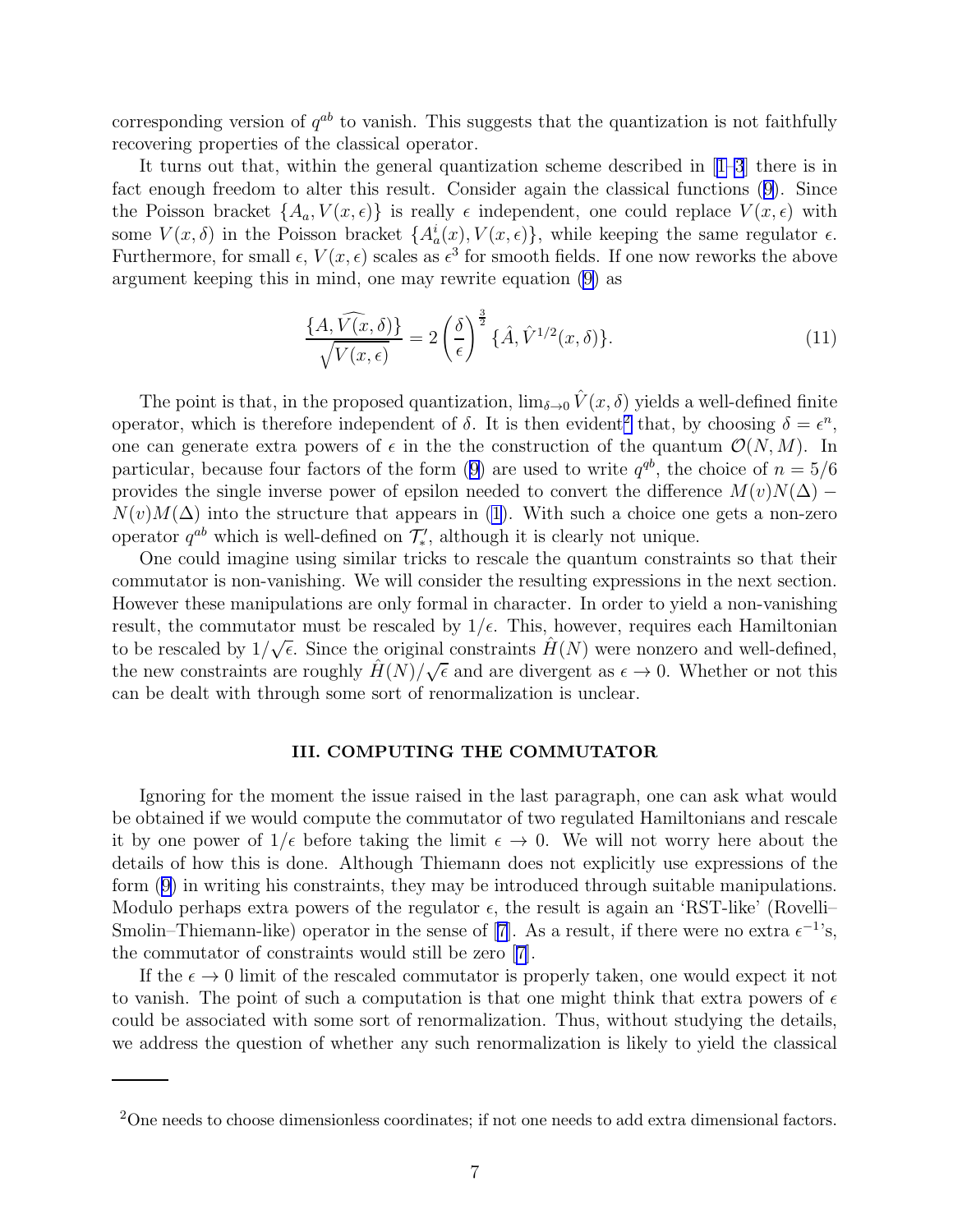<span id="page-8-0"></span>algebra. The importance of the calculation lies in general properties that one may recognize as contributing to reproducing —or failing to reproduce— the result expected from the classical theory. Exploring the theory in this way before removing regulators is reminiscent of manipulations performed in a lattice context [\[21](#page-13-0)].

Instead of beginning the calculation immediately, let us first discuss the desired result. We would hope to find some analogue of the classical function  $\mathcal{O}(N, M)$ . Now, if there are no anomalies, one would expect the quantum commutator also to resemble([4](#page-2-0)) and, what is more, to have the factor ordering implied by  $(4)$ . This is because the constraints of  $|1|$  are to be applied on 'bra' states  $\langle \Gamma, f |$  so that, in order for the algebra to close properly, the vector constraint  $V_b$  should appear on the left.

Recall now that  $V<sub>b</sub>$  are the diffeomorphism generators and that the action of diffeomorphism generators are well defined on  $\mathcal{T}'_*$ . Given a vector field  $N^a$ , the action of an infinitesimal diffeomorphism along N on the state  $\langle \Gamma, f|$  yields just the state  $\langle \Gamma, \mathcal{L}_N f|$  with the same spin network  $\Gamma$  smeared against the Lie derivative  $\mathcal{L}_N f$  of f along N. We note that this state takes the form

$$
\langle \Gamma, \mathcal{L}_N f | = \sum_{\sigma \in \Sigma^{V(\Gamma)}} \left( \langle \Gamma_{\sigma} | \sum_{x \in V(\Gamma)} N^a(\sigma(x)) \frac{\partial f}{\partial (\sigma(x))^a}(\sigma) \right). \tag{12}
$$

As a result, one would expect matrix elements of the quantum commutator to be of the form

$$
\langle \Gamma, f | [\hat{H}(N), \hat{H}(M)] | \Gamma' \rangle =
$$
  

$$
\sum_{\sigma \in \Sigma^{V(\Gamma)}} \left( \sum_{x \in V(\Gamma)} (N(\sigma(x))\partial_a M(\sigma(x)) - M(\sigma(x))\partial_a (\sigma(x))N) \langle \Gamma_{\sigma} | \widehat{q^{ab}}(x) | \Gamma' \rangle \frac{\partial f}{\partial (\sigma(x))^{b}}(\sigma) \right)
$$
(13)

if in fact the action of the operator  $\widehat{q^{ab}}(x)$  commutes with the sum over  $\sigma$ . Here,  $\widehat{q^{ab}}(x)$  is some quantization of  $q^{ab}(x)$ . The details of this operator, and therefore of (13), will depend on the form of this operator. Still, one expects each term to have a prefactor  $(N\partial_a M - M\partial_a N)$ and to involve a derivative of f. Also, for each vertex  $x \in V(\Gamma)$ , one would expect to find a term involving  $\frac{\partial f}{\partial \sigma(x)}$ .

For simplicity we will calculate the commutator only on a single state  $\langle \Gamma, f|$ , where Γ and a labeling of its vertices is shown in figure 1.

Since  $\Gamma$  has only trivalent vertices, we may fix the contractors simply by requiring them to be projectors. Also note that the edge labeled by the spin  $j_3$  forms a trefoil knot, as does the loop formed by traveling from  $x$  to  $z$  to  $w$  along the straight edges and then closing the loop along the edge labeled by  $j_1$ . Furthermore, these trefoil knots are of opposite chiralities, so that neither the graph  $\gamma$  underlying  $\Gamma$  above nor the graph obtained from it by removing thestraight edges connecting  $x, z, y, w$  have nontrivial symmetries in the sense of [[7\]](#page-13-0).

As we do not know what to expect for the matrix elements  $\langle \Gamma_{\sigma} | q^{ab} | \Gamma' \rangle$  in (13), our calculation of the commutator will be only schematic. We will not concern ourselves with the details of spins and contractors, but merely note how the lapse functions  $N$ ,  $M$  and the function  $f$  are evaluated so that we can look for the derivatives which appear in (13).

To make the action of the Hamiltonian more interesting, we will consider the case in which the volume operator is the Rovelli–Smolin one. The calculation for the Ashtekar–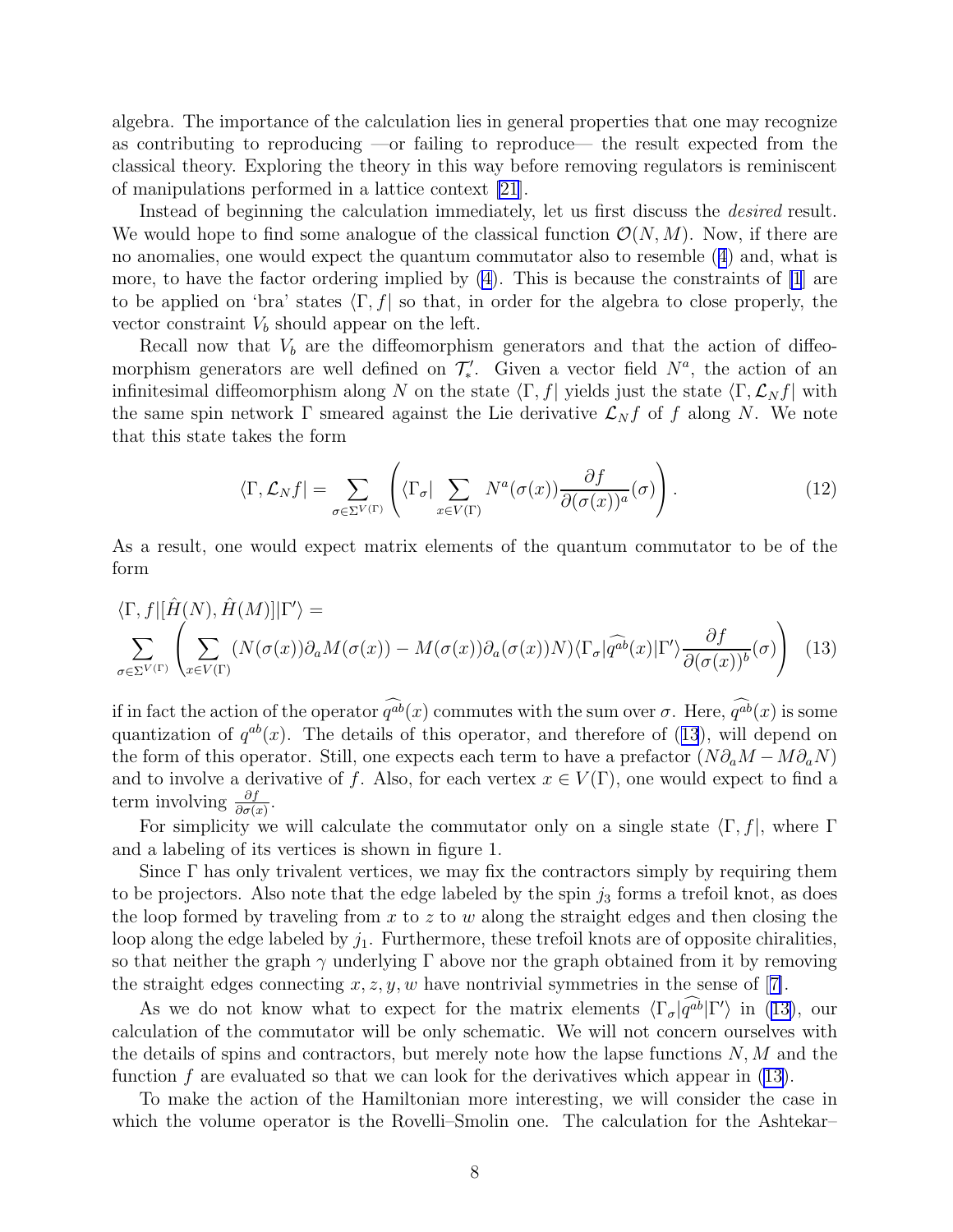<span id="page-9-0"></span>

FIG. 1. The type of spin network state on which we act with the commutator of two Hamiltonians. Our notation is that  $j_1, j_1 + 1/2, J_1 + 1, J_2, J_3, 1, 1/2$  are spins that label edges while  $q, v, w, x, y, z$  are vertices of the graph.

Lewandowski volume is similar, but yields only a subset of the terms we will obtain<sup>3</sup>. Let us consider a bra state of the form  $\sum_{v,w,x,y,z,q} f(v,w,x,y,z,q) < \Gamma_{v,w,x,y,z,q}$  where  $\Gamma$  is shown in figure 1. We now act with two Hamiltonians  $\hat{H}^{\alpha}(N)$  and  $\hat{H}^{\beta}(M)$ . By "a" and " $\beta$ " we mean two possibly distinct regularizations of the Hamiltonian. The action of the two Hamiltonians consists in fixing the vertices of the spin network  $w, x, y, z$  at points determined by the regularizations. The first constraint can act only at the vertex  $w$  and removes the spin  $1/2$  edge between y and z. The second can only act at the vertex v, and removes the edges between x and z and between z and w. Since we act with regulated constraints, when the first edge is removed, the corresponding arguments y, z of f are evaluated at points  $y^{\beta}, z^{\beta}$ (or  $y^{\alpha}, z^{\alpha}$ ) that depend on the regulator  $\alpha$  ( $\beta$ ) and of course implicitly on the positions of the remaining vertices. Similarly, when the second edge is removed, the arguments  $w, x$  are evaluated at some  $w^{\alpha}, x^{\alpha}$   $(w^{\beta}, x^{\beta})$ .

The end result is,

$$
\sum_{v,w,x,y,z,q} f(v,w,x,y,z,q) < \Gamma_{v,w,x,y,z,q} \left( \hat{H}^{\beta}(N) \hat{H}^{\alpha}(M) - \hat{H}^{\alpha}(M) \hat{H}^{\beta}(N) \right)
$$
\n
$$
= A(j_1, j_2) \sum_{v,q} \left[ f(v, w^{\alpha}, x^{\alpha}, y^{\beta}, z^{\beta}, q) N(w^{\alpha}) M(v) \right]
$$

<sup>3</sup>However, a small change in the the construction of[[1](#page-13-0)] yields a constraint which acts at planar vertices, even though it is built from the Ashtekar-Lewandowski volume [\[7\]](#page-13-0). The results for this new operator are then schematically the same as for the Rovelli-Smolin case.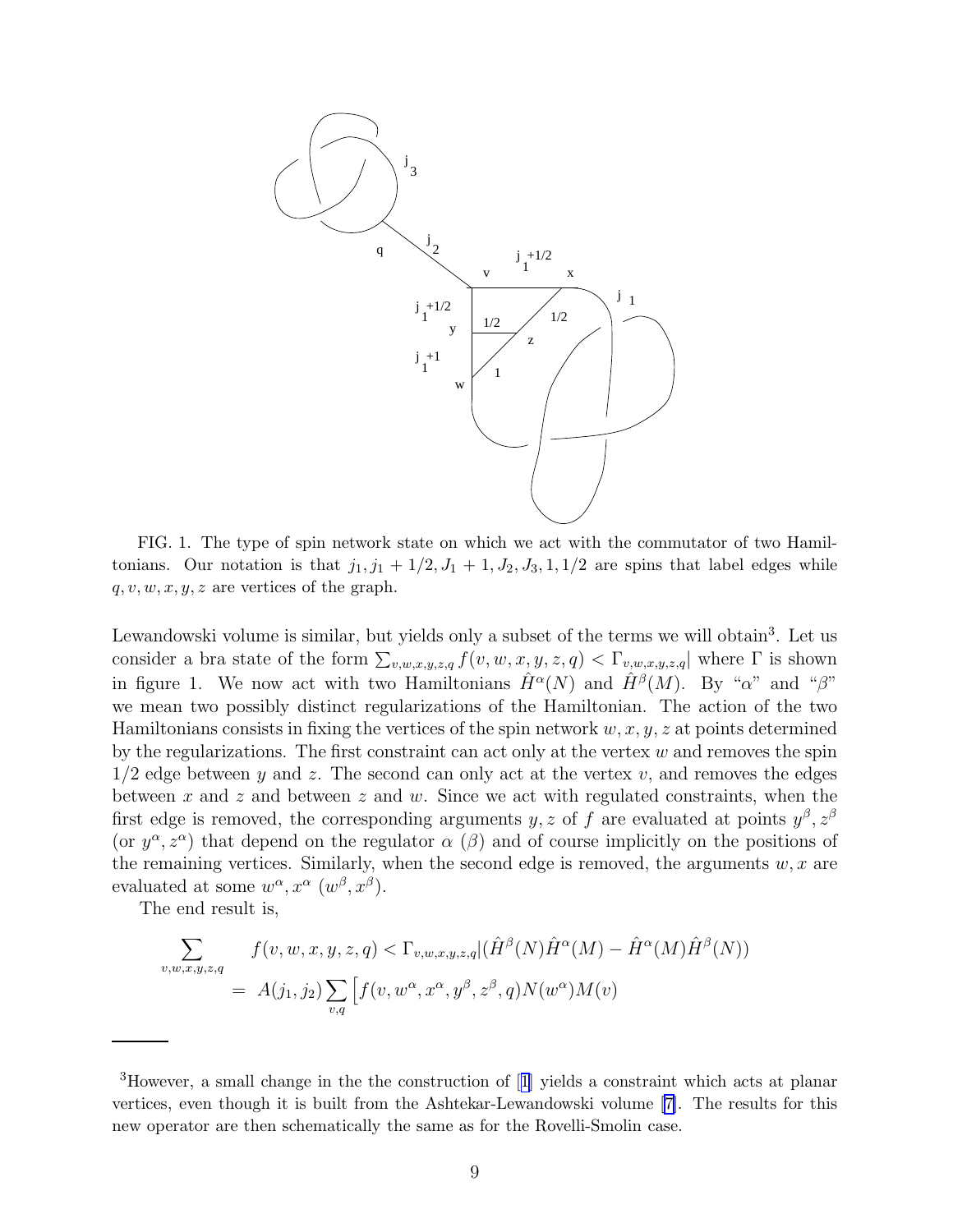<span id="page-10-0"></span>

FIG. 2. The type of state that results from the action of two Hamiltonians on a state of the form shown in figure 1. As we see, the action of the Hamiltonians is to "eliminate" lines from the vertices of the graph.

$$
- f(v, w^{\beta}, x^{\beta}, y^{\alpha}, z^{\alpha}, q)M(w^{\beta})N(v)]\langle \Gamma_{v,q}|
$$
\n(14)

where  $\langle \Gamma_{v,q} |$  is shown in figure 2 and  $A(j_1, j_2)$  is some constant that depends on  $j_1$  and  $j_2$ .

If we now take

$$
|y^{\beta} - v|, |z^{\beta} - v| \sim \epsilon^{\alpha, \beta},
$$
  
\n
$$
|w^{\alpha} - v|, |x^{\alpha} - v| \sim \epsilon^{\alpha},
$$
  
\n
$$
|y^{\alpha} - v|, |z^{\alpha} - v| \sim \epsilon^{\beta, \alpha},
$$
  
\n
$$
|w^{\beta} - v|, |x^{\beta} - v| \sim \epsilon^{\beta},
$$
\n(15)

for small parameters  $\epsilon^{\alpha,\beta}, \epsilon^{\alpha}, \epsilon^{\beta,\alpha},$  and  $\epsilon^{\beta}$ , the result is schematically of the form

$$
\sum_{v} \left[ (M\partial N\epsilon^{\alpha} - N\partial M\epsilon^{\beta})f + MN\partial f(\epsilon^{\alpha} - \epsilon^{\beta} + \epsilon^{\beta,\alpha} - \epsilon^{\alpha,\beta}) \right] \langle \Gamma_v |. \tag{16}
$$

In particular, because (16) involves evaluating  $fNM$  at only two sets of arguments, it corresponds only to a set of terms having only one derivative each. Thus, there are no terms like those found in [\(13](#page-8-0)), which contain products of  $\partial f$  with  $\partial N$  or  $\partial M$  and so involve two derivatives of  $f, N, M$ .

If one had used the Ashtekar–Lewandowski volume, then in fact  $\hat{H}^{\beta}(N)\hat{H}^{\alpha}(N)$  annihilates  $\langle \Gamma, f |$  for the particular spin network  $\Gamma$  shown in figure 1. However, in general the result is nonzero and the calculation proceeds along similar lines. This time, one finds only a contribution of the form  $MN\partial f(\epsilon^{\alpha} - \epsilon^{\beta})$ ; that is, the only terms that arise have both N and  $M$  evaluated at the same vertex  $v$ . The most general calculation for the Rovelli–Smolin volume generates only the terms in (16).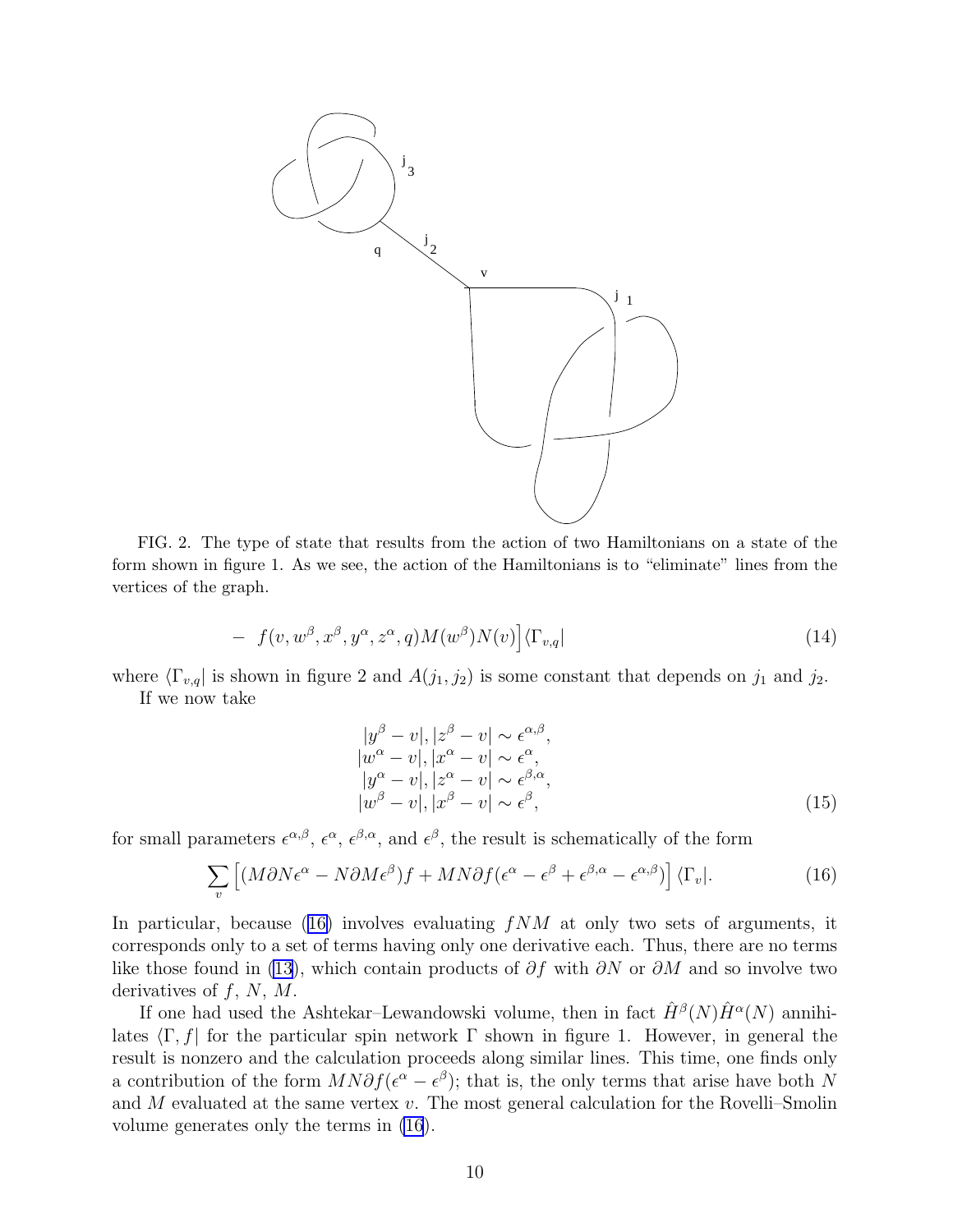In all cases one sees that the Hamiltonian is lacking the ingredients to produce the correct commutator, even if one could somehow reregulate the commutator to produce a finite result. Inparticular, one notices the first argument of  $f$  in  $(16)$  $(16)$  $(16)$  is always evaluated at the original vertex v. Thus, a term of the form  $\frac{\partial f}{\partial v}$ , in which f is differentiated with respect to its first argument, never appears. It is clear that Hamiltonians of this general form which fail to move the vertex at which they originally act cannot reproduce the classical commutator, sinceone is missing the term involving  $\partial_v f$ . Thus, we see that the proposal of [[6](#page-13-0)], which does not involve explicitly shrinking loops to points, also cannot reproduce this structure.

As we see from the previous calculation, the Hamiltonian's action on the proposed space of linear functionals is tantamount to "eliminating a line" between two trivalent vertices in which, at each vertex, two of the incident edges join to make a single smooth curve. This in particular implies that all spin networks without such pairs of vertices are annihilated by the action of a single Hamiltonian and therefore by the commutator of two Hamiltonians. To have consistency, a quantum version of  $\mathcal{O}(N, M)$  would also have to annihilate such states. The point is again that we expect  $V_a$  to act as a Lie derivative, so that the only real freedom is the regularization of the operator corresponding to  $q^{ab}$ . Thus, it would appear that  $\hat{q}^{ab}$ would have to annihilate such states as well. One might think that Hamiltonians which both add and remove edges would be better candidates to have a consistent algebra. However, we note that the 'symmetrized' Hamiltonians discussed in [\[7](#page-13-0)] do just this, but still do not yield an appropriate algebra[[7\]](#page-13-0). In particular, one may repeat the calculation [\(14](#page-9-0)) for the symmetrized operators and find similar results.

#### IV. CONCLUSIONS

In this paper we have studied two issues concerning the quantum version of the Hamiltonian (Wheeler–DeWitt) constraint of gravity proposed by Thiemann. We have shown that, with the regulation scheme of [\[3](#page-13-0)], the commutator algebra of two constraints is consistent on the space of non-diffeomorphism invariant functions introduced by Lewandowski and Marolf, but at the price of representing the contravariant metric  $q^{ab}$  (contracted with the diffeomorphism generator) by the zero operator on a rather generic class of states which includes the familiar diffeomorphism invariant linear functionals. We found a way to regularize the object $\mathcal{O}(N, M)$  ([4](#page-2-0)) (the classical right hand side of the Poisson bracket ([1](#page-2-0))) that avoids this problem, but then the commutator is anomalous. We then studied a rescaled version of the regulated commutator on non-diffeomorphism invariant states and found that, in this context, an algebra of the classical form will not be obtained unless the constraints somehow move the vertices on which they act.

#### ACKNOWLEDGEMENTS

We wish to thank Abhay Ashtekar for several important discussions that crystallized the ideas in this paper. We also wish to thank Carlo Rovelli for correspondence and especially Thomas Thiemann for pointing out an error in a previous version of this work and discussions. Much of this work was done at the workshops on quantum gravity at the Banach Center in Warsaw and at the Erwin Schrödinger Institute in Vienna. We wish to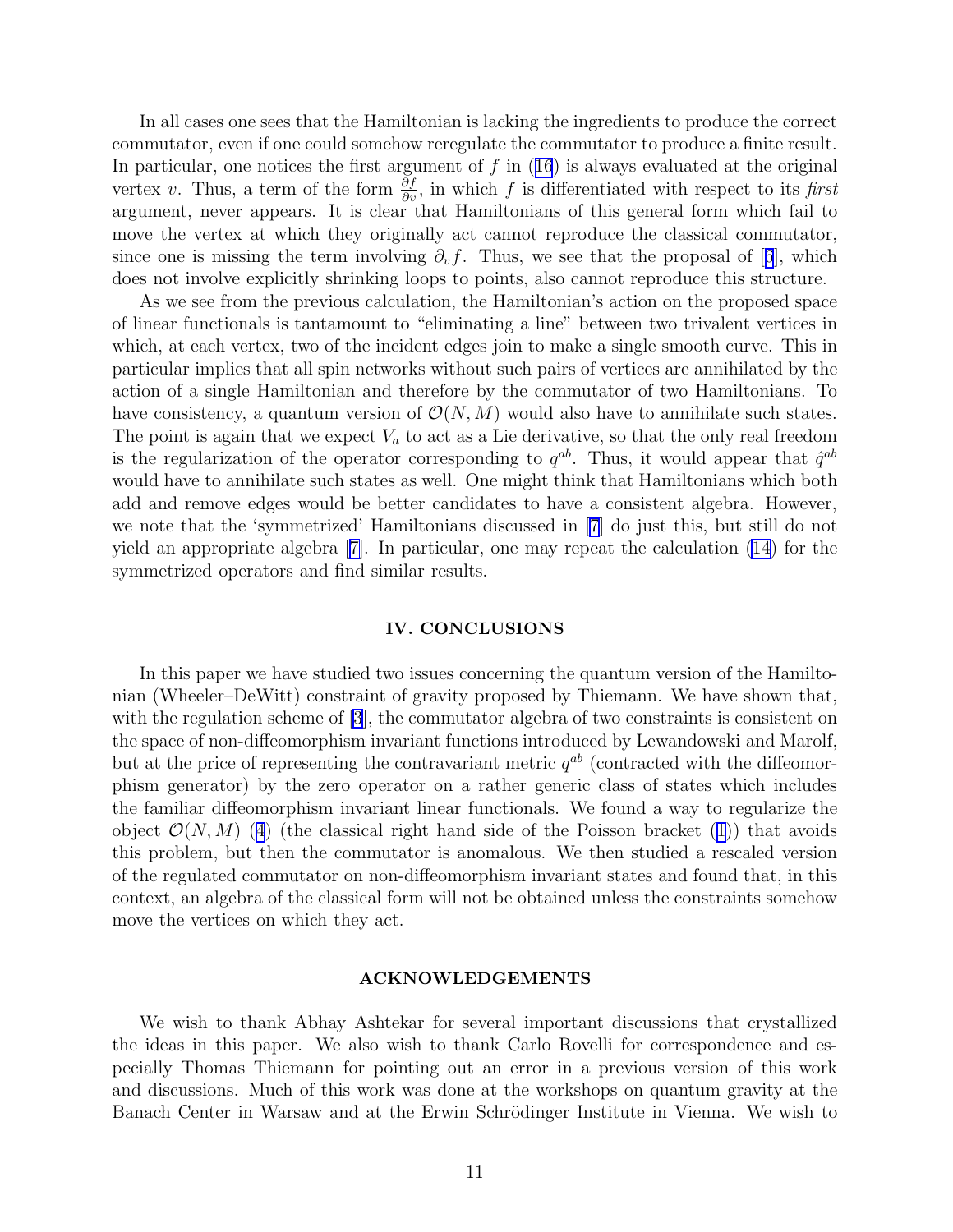thank the respective organizers, Jerzy Kijowski, Peter Aichelburg and Abhay Ashtekar for the opportunity to participate in these sessions. This work was also supported in part by grants NSF-INT-9406269, NSF-PHY-9423950, NSF-PHY-3535722 by funds of the Pennsylvania State University and its Office for Minority Faculty Development, funds of the Eberly Family Research Fund at Penn State, funds from the Max Planck Society, and by funds from Syracuse University. We also acknowledge the support of CONICYT and PEDECIBA (Uruguay). JP also acknowledges support from the Alfred P. Sloan Foundation through an Alfred P. Sloan fellowship. RG acknowledges the Associate Membership Programme of the International Centre for Theoretical Physics at Trieste for partial support. JL thanks Alexander von Humbolt-Stiftung (AvH), the Polish Committee on Scientific Research (KBN, grant no. 2 P03B 017 12) and the Foundation for Polish-German cooperation with funds provided by the Federal Republic of Germany for the support. DM would also like to think the Albert Einstein Institute (Max Planck Institut für Gravitationsphysik) for its hospitality during the writing of this paper.